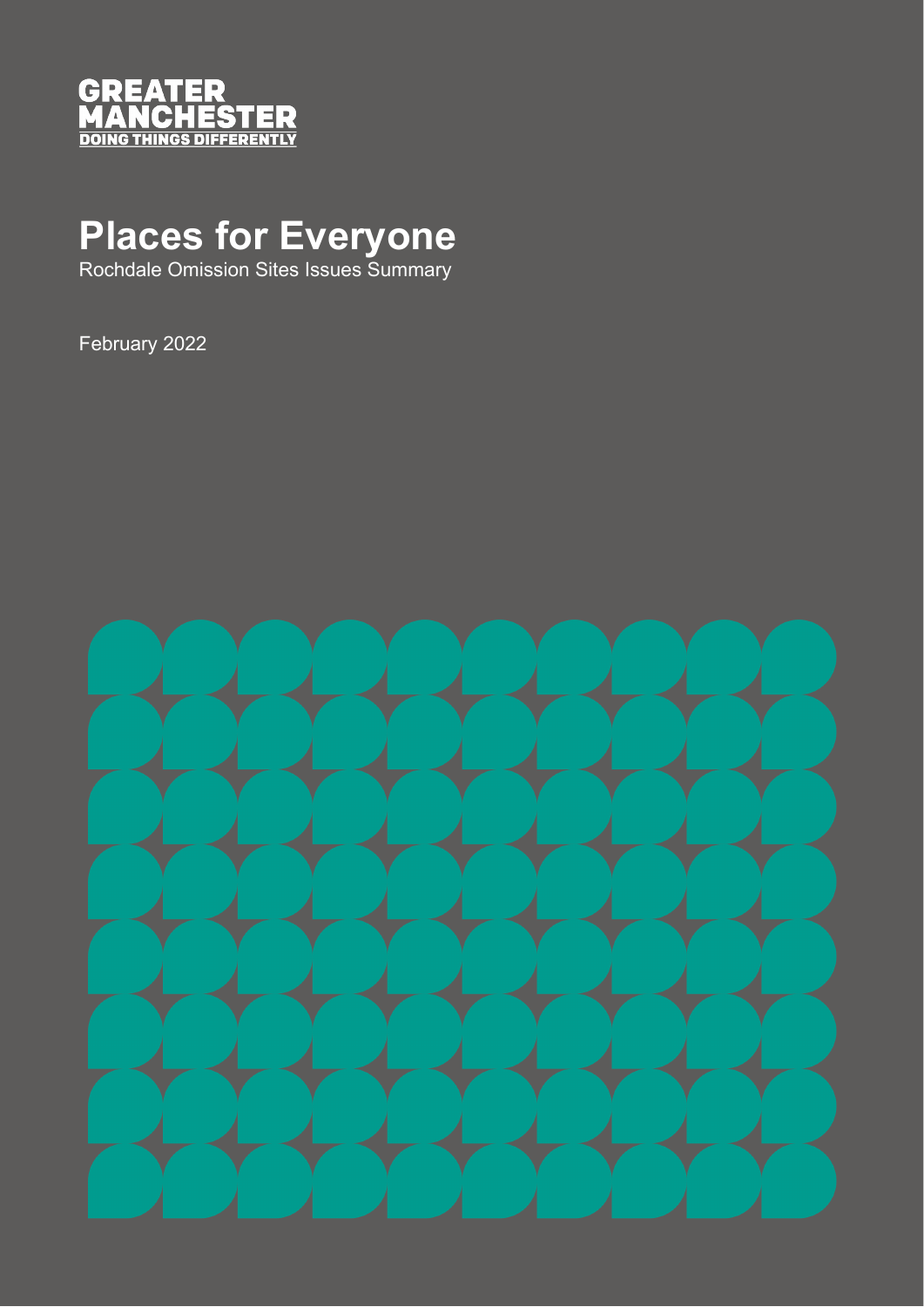## **Omission Sites - Rochdale**

A summary of the issues raised in relation to Omitted Sites in Rochdale and the relevant respondents to PfE 2021 is set out below:

| Row   | Site name          | Summary of issues raised to PfE2021                                                                                                                                                                                                                              | Summary response to issues raised to PfE2021                              | Respondent name(s) |
|-------|--------------------|------------------------------------------------------------------------------------------------------------------------------------------------------------------------------------------------------------------------------------------------------------------|---------------------------------------------------------------------------|--------------------|
| OSR.1 | Land at            | The site is formed of two parcels, northern and southern, separated by the                                                                                                                                                                                       | The northern part of the site is included within JP Allocation 1.1. The   | Mr D Court (Frost  |
|       | <b>Saxons Farm</b> | M62.                                                                                                                                                                                                                                                             | landowners interest in bringing this site forward, has come forward at    | Planning)          |
|       | $(1,200$ homes     |                                                                                                                                                                                                                                                                  | a time after the masterplanning work has progressed.                      |                    |
|       | or                 | The northern parcel forms part of JPA1.1 (Northern Gateway - Heywood /                                                                                                                                                                                           | The site is still within the wider allocation and would therefore be      |                    |
|       | 200,000sqm         | Pilsworth) and is not currently attributed a land use on the Illustrative<br>Development Framework Plan ('IDFP').<br>The landowner is seeking a residential (or employment) allocation for the<br>northern parcel (as part of JPA1.1) for the following reasons: | removed from the Green Belt as a result of this allocation.               |                    |
|       | floorspace)        |                                                                                                                                                                                                                                                                  | In terms of the southern part of the site, the Site Selection Site        |                    |
|       |                    |                                                                                                                                                                                                                                                                  | Selection Topic Paper 03.04.01 sets out the process used to consider      |                    |
|       |                    |                                                                                                                                                                                                                                                                  | the suitability of sites that had been put forward as potential locations |                    |
|       |                    |                                                                                                                                                                                                                                                                  | for development. This included the identification of Areas of Search to   |                    |
|       |                    | The parcel is well contained or surrounded by existing or planning                                                                                                                                                                                               | inform whether a site could be considered to be a reasonable              |                    |
|       |                    | urban development;                                                                                                                                                                                                                                               | alternative. Most of this site falls outside of the identified Areas of   |                    |
|       |                    | The parcel is well located to access the proposed new local centre and                                                                                                                                                                                           | Search and, as such, is not considered to be reasonable alternatives      |                    |
|       |                    | other facilities shown within the IDFP;                                                                                                                                                                                                                          | for meeting the overall vision, strategy and objectives.                  |                    |
|       |                    | The parcel is under single ownership, available and unconstrained for<br>$\bullet$                                                                                                                                                                               |                                                                           |                    |
|       |                    | development;                                                                                                                                                                                                                                                     |                                                                           |                    |
|       |                    | The parcel can provide a noise buffer to mitigate noise impacts on the                                                                                                                                                                                           |                                                                           |                    |
|       |                    | wider Northern Gateway allocation;                                                                                                                                                                                                                               |                                                                           |                    |
|       |                    | The parcel can help meet housing needs and boost housing land<br>$\bullet$                                                                                                                                                                                       |                                                                           |                    |
|       |                    | supply as well as range and choice to attract companies (if used for                                                                                                                                                                                             |                                                                           |                    |
|       |                    | employment);                                                                                                                                                                                                                                                     |                                                                           |                    |
|       |                    | The parcel is has independent vehicle access to Manchester Road;                                                                                                                                                                                                 |                                                                           |                    |
|       |                    | and                                                                                                                                                                                                                                                              |                                                                           |                    |
|       |                    | The parcel is unaffected by heritage, ecological, landscape or flood<br>$\bullet$                                                                                                                                                                                |                                                                           |                    |
|       |                    | risk constraints and is in part brownfield.                                                                                                                                                                                                                      |                                                                           |                    |
|       |                    |                                                                                                                                                                                                                                                                  |                                                                           |                    |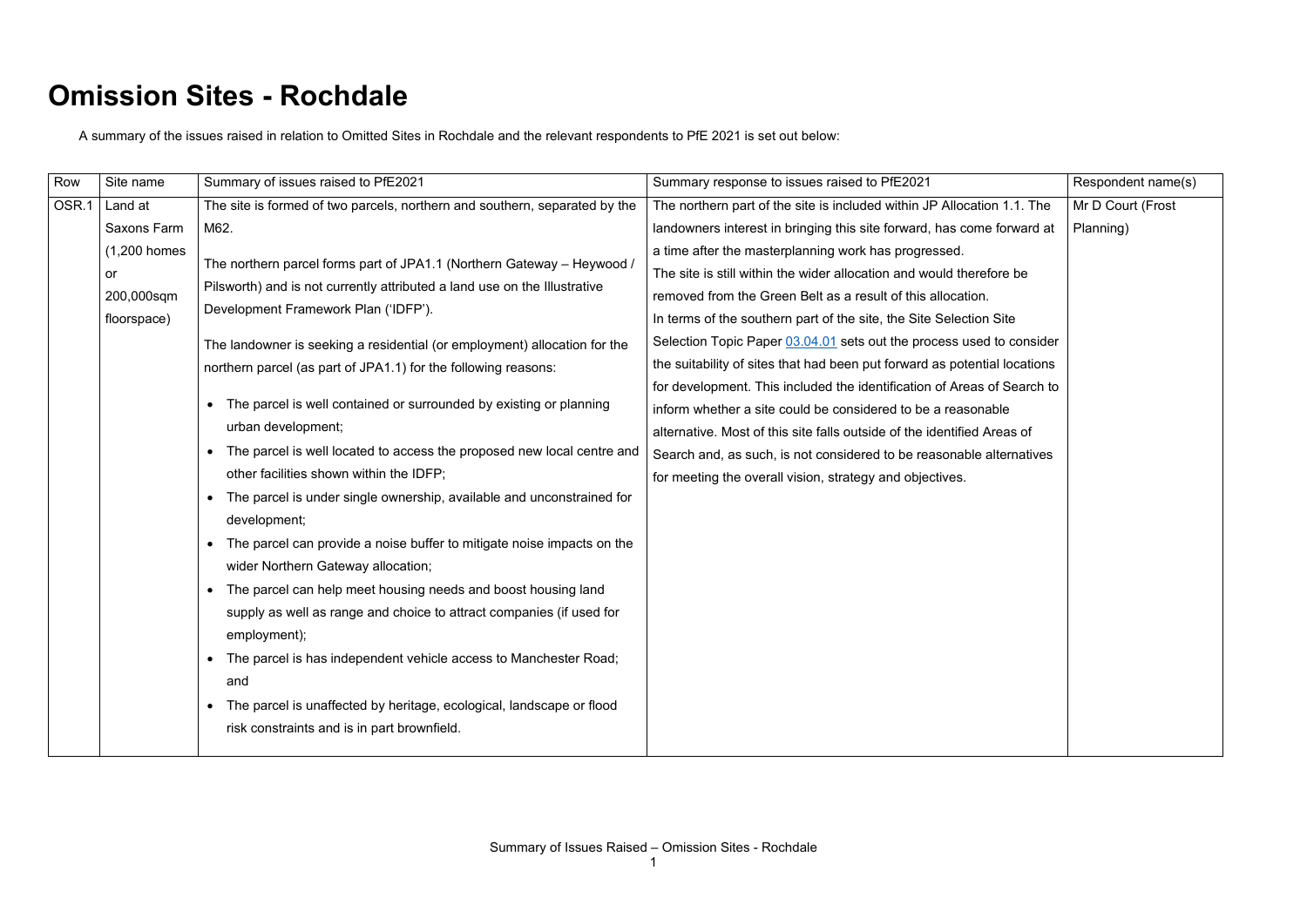| Row   | Site name       | Summary of issues raised to PfE2021                                                                                            | Summary response to issues raised to PfE2021                             | Respondent name(s)            |
|-------|-----------------|--------------------------------------------------------------------------------------------------------------------------------|--------------------------------------------------------------------------|-------------------------------|
|       |                 | The southern parcel is put forward to support development within the                                                           |                                                                          |                               |
|       |                 | Northern Gateway, by for example providing offsite ecological and public                                                       |                                                                          |                               |
|       |                 | open space mitigation to maximise development within the allocation.                                                           |                                                                          |                               |
| OSR.2 | Broad Lane,     | Site was formerly located in the western corner of the Kingsway South                                                          | The site at Kingsway South was previously identified in the 2019 draft   | <b>Taylor Wimpey</b>          |
|       | Rochdale (200   | allocation.                                                                                                                    | GMSF as part of a wider allocation. However sufficient land has been     | (Lichfields)                  |
|       | homes)          | The site should be removed from the Green Belt and allocated for                                                               | identified to meet the housing and employment needs on other more        |                               |
|       |                 | residential purposes on the basis that:                                                                                        | suitable and sustainably located sites in the borough.                   |                               |
|       |                 | 1 It would assist in the delivery of sustainable development;                                                                  |                                                                          |                               |
|       |                 | 2 Exceptional circumstances exist to justify the release of land from the                                                      |                                                                          |                               |
|       |                 | Green Belt and it does not fulfil Green Belt purposes; and                                                                     |                                                                          |                               |
|       |                 | 3 There are no insurmountable constraints to its development and it is                                                         |                                                                          |                               |
|       |                 | wholly deliverable within the next five years,                                                                                 |                                                                          |                               |
|       |                 | See representations for full summary.                                                                                          |                                                                          |                               |
| OSR.3 | Whittle         | The site forms part of JPA1.1 (Northern Gateway - Heywood / Pilsworth).                                                        | As noted the site falls within the allocation and is included within the | <b>Casey Group (Steve</b>     |
|       | Quarry,         | and is currently shown on the Illustrative Development Framework Plan                                                          | indicative masterplan. This indicative masterplan is considered to       | Grimster)                     |
|       | Heywood         | ('IDFP') as partly green infrastructure and employment land.                                                                   | represent an appropriate approach to the delivery of this allocation,    |                               |
|       |                 |                                                                                                                                | including the provision areas for green infrastructure. The issue in     |                               |
|       |                 | The landowner is seeking the removal of the green infrastructure element                                                       | relation to any impact on land values is a matter outside the scope of   |                               |
|       |                 | of their site (as shown on the IDFP) as this will reduce the developable                                                       | the PfE plan.                                                            |                               |
|       |                 | area of the site. A balanced distribution of green infrastructure across the<br>wider allocation and landownerships is sought. |                                                                          |                               |
|       |                 |                                                                                                                                |                                                                          |                               |
| OSR.4 | The Mount,      | The site comprises a number of commercial buildings and associated                                                             | New site not previously submitted and considered as part of the site     | <b>Collop Gate Properties</b> |
|       | Heap Brow,      | external storage and is in active use as an employment site.                                                                   | selection process. Most of the site falls outside an area of search.     | (Emery Planning)              |
|       | Heywood         | Landowner is seeking an allocation for employment purposes. The site is                                                        | Sufficient land has been identified to meet the housing and              |                               |
|       |                 | within the Green Belt but is considered built-up and urbanised in character.                                                   | employment needs in the borough. See Housing Topic Paper                 |                               |
|       |                 | The site has established boundaries in the form of planting and fencing                                                        | 06.01.03 and Employment Topic Paper 05.01.04.                            |                               |
|       |                 | although the Green Belt designation restricts the continued operation of                                                       |                                                                          |                               |
|       |                 | the site.                                                                                                                      |                                                                          |                               |
|       | OSR.5   Turner  | Extensive brownfield site being promoted for residential-led                                                                   | New site not previously submitted and considered as part of the site     | <b>EON Plant Ltd (Pegasus</b> |
|       | <b>Brothers</b> | redevelopment.                                                                                                                 | selection process. This site has been vacant/underused for a number      | Group)                        |